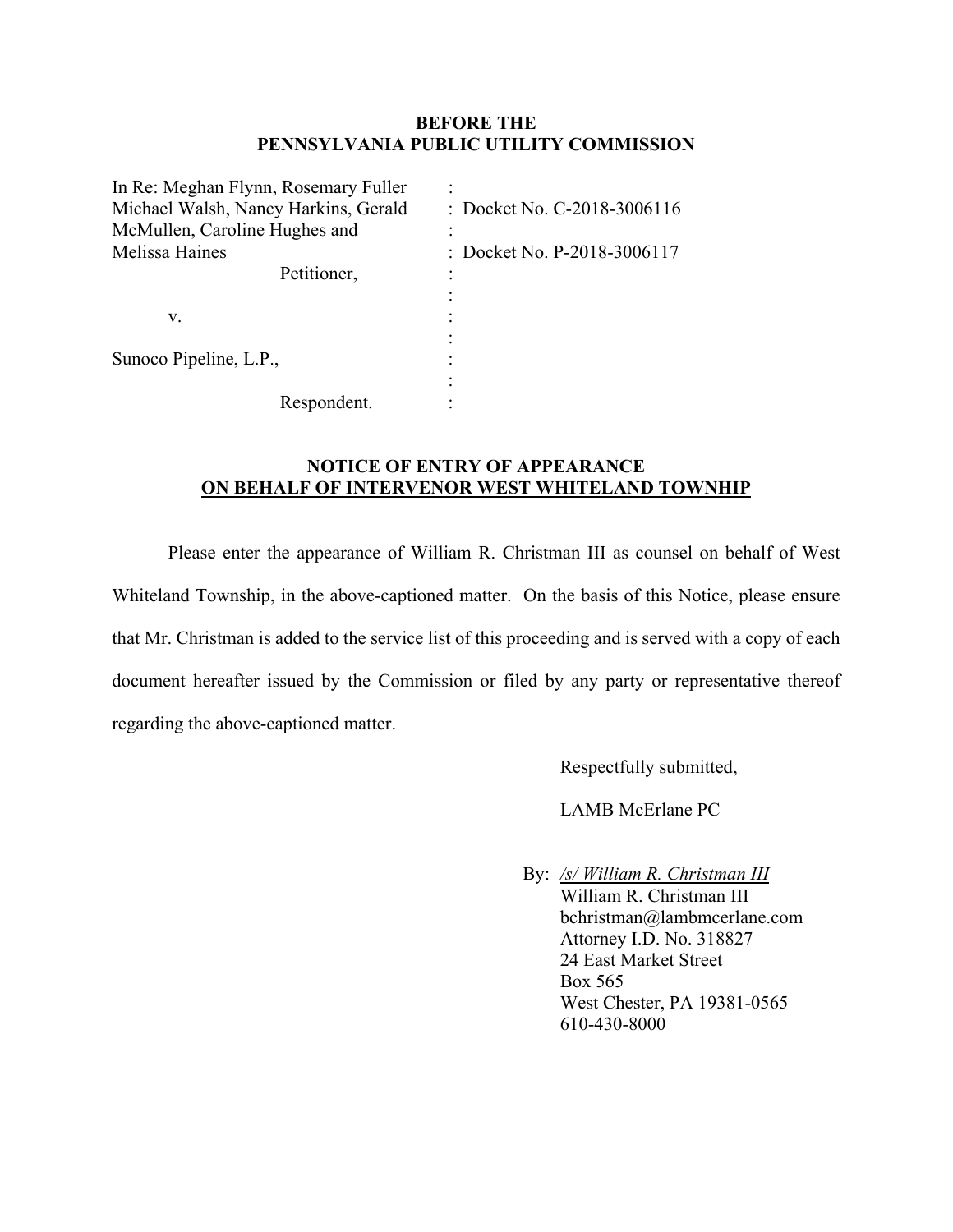## **CERTIFICATE OF SERVICE**

I hereby certify that this day I have served a copy of the foregoing upon the persons listed below in the manner indicated in accordance with the requirements of 52 Pa. Code Section 1.54 (relating to service by a party).

## *Via Electronic Mail Service*

The Honorable Elizabeth Barnes Michael S. Bomstein, Esq. Administrative Law Judge Pinnola & Bomstein Office of the Administrative Law Judge 100 South Broad Street, Suite 2126 Commonwealth Keystone Building Philadelphia, PA 19110 P.O. Box 3265 mbomstein@gmail.com Harrisburg, PA 17105-3265 *Counsel for Complainants*  ebarnes@pa.gov

Thomas J. Sniscak, Esq. Robert D. Fox, Esq. Kevin J. McKeon, Esq. Neil S. Witkes, Esq. Whitney E. Snyder, Esq. Diana A. Silva, Esq. 100 North Tenth Street 401 City Avenue, Suite 901 Harrisburg, PA 17101 Bala Cynwyd, PA 19004 tjsniscak@hmslegal.com rfox@mankogold.com kjmckeon@hmslegal.com nwitkes@mankgold.com wesnyder@hmslegal.com dsilva@mankogold.com *Counsel for Respondent Counsel for Respondent* 

Curtis Stambaugh, Esq. **Anthony D. Kanagy, Esq. Anthony D. Kanagy**, Esq. Assistant General Counsel Garret P. Lent, Esq. Sunoco Pipeline, LP Post & Schell PC 212 N. Third Street, Suite 201 17 N. Second Street, 12<sup>th</sup> Floor Harrisburg, PA 17101 Harrisburg, PA 17107-1601 curtis.stambaugh@energytransfer.com akanagy@postschell.com *Counsel for Respondent* **glent**@postschell.com

Erin McDowell, Esq. **Rich Raiders**, Esq. 300 Town Center Blvd.<br>
Canonsburg, PA 15317 606 N. 5<sup>th</sup> Street Canonsburg, PA 15317 emcdowell@rangeresources.com Reading, PA 19601 *Counsel of Intervenor Range Resources* rich@raiderslaw.com

Hawk McKeon & Sniscak, LLP Manko, Gold, Katcher & Fox, LLP

*Counsel for Intervenor Range Resources* 

*Appalachia Counsel for Intervenor Andover HOA, Inc.*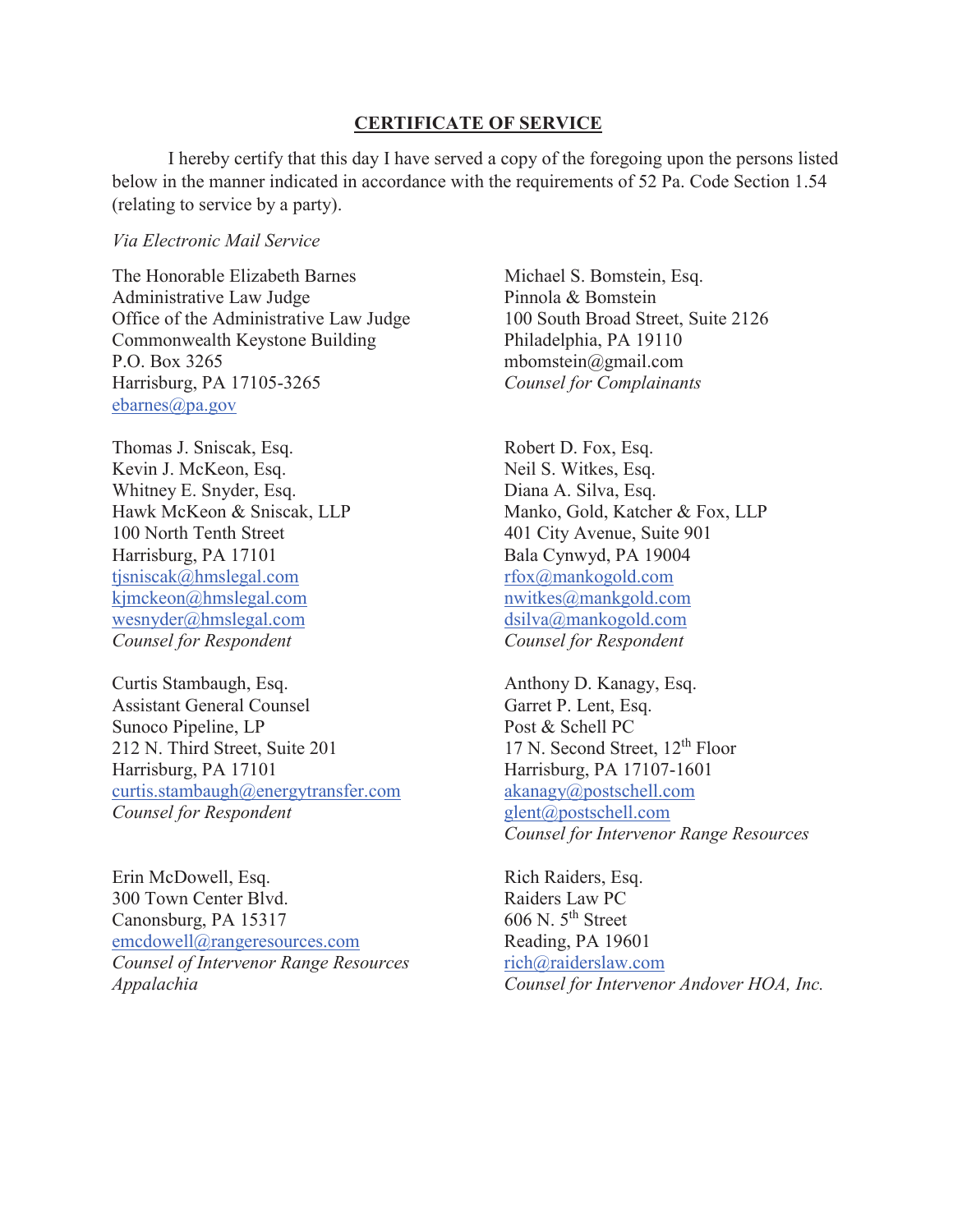Leah Rotenberg, Esq. Margaret A. Morris, Esq. Mays Connard & Rotenberg, LLP Reger, Rizzo & Darnall 1235 Penn Avenue, Suite 302 2929 Arch Street, 13<sup>th</sup> Floor Wyomissing, PA 19610 Philadelphia, PA 19104 rotenberg@mcr-attorneys.com mmorris@regerlaw.com *Township Valley School District and Chester County* 

James R. Flandreau, Esq. Mark L. Freed, Esq. Paul Flandreau & Berger, LLP Curtin & Heefner, LLP 320 West Front Street 2005 S. Easton Road, Suite 100 Media, PA 19063 Doylestown, PA 18901 jflandreau@pfblaw.com mlf@curtinheefner.com *Counsel for Intervenor Middletown Township Counsel for Intervenor Uwchlan Township* 

James C. Dalton, Esq. Michael Maddren, Esq. Daniel S. LePera, Esq.  $\qquad \qquad$  Office of the Solicitor Unruh Turner Burke & Frees County of Delaware 17 West Gay Street, Suite 200 Government Center Building West Chester, PA 19381 201 West Front Street jdalton@utbf.com Media, PA 19063 dlepera@utbf.com maddrenm@co.delaware.pa.us *Counsel for Intervenor West Chester Area S.D. Counsel for Intervenor Delaware County* 

Patricia S. Biswanger, Esq. James J. Byrne, Esq. 217 North Monroe Street McNichol Byrne & Matlawski PC Media, PA 19063 1223 N. Providence Road patbiswanger@gmail.com Media, PA 19063 *Counsel for Intervenor Delaware County jjbyrne@mbmlawoffice.com* 

David S. Brooman, Esq. Michael P. Pierce, Esq. Richard C. Sokorai, Esq. Pierce & Hughes, PC High Schwartz 17 Veterans Square 40 East Airy Street P.O. Box 604 Norristown, PA 19404 Media, PA 19063 dbrooman@highschwartz.com mppierce@pierceandhughes.com rsokorai@highschwartz.com *Counsel for Intervenor Edgmont Township Counsel for Intervenor West Goshen Township*

*Counsel for Intervenor Twin Counsel for Intervenors East Goshen* 

*Counsel for Intervenor Thornbury Township*